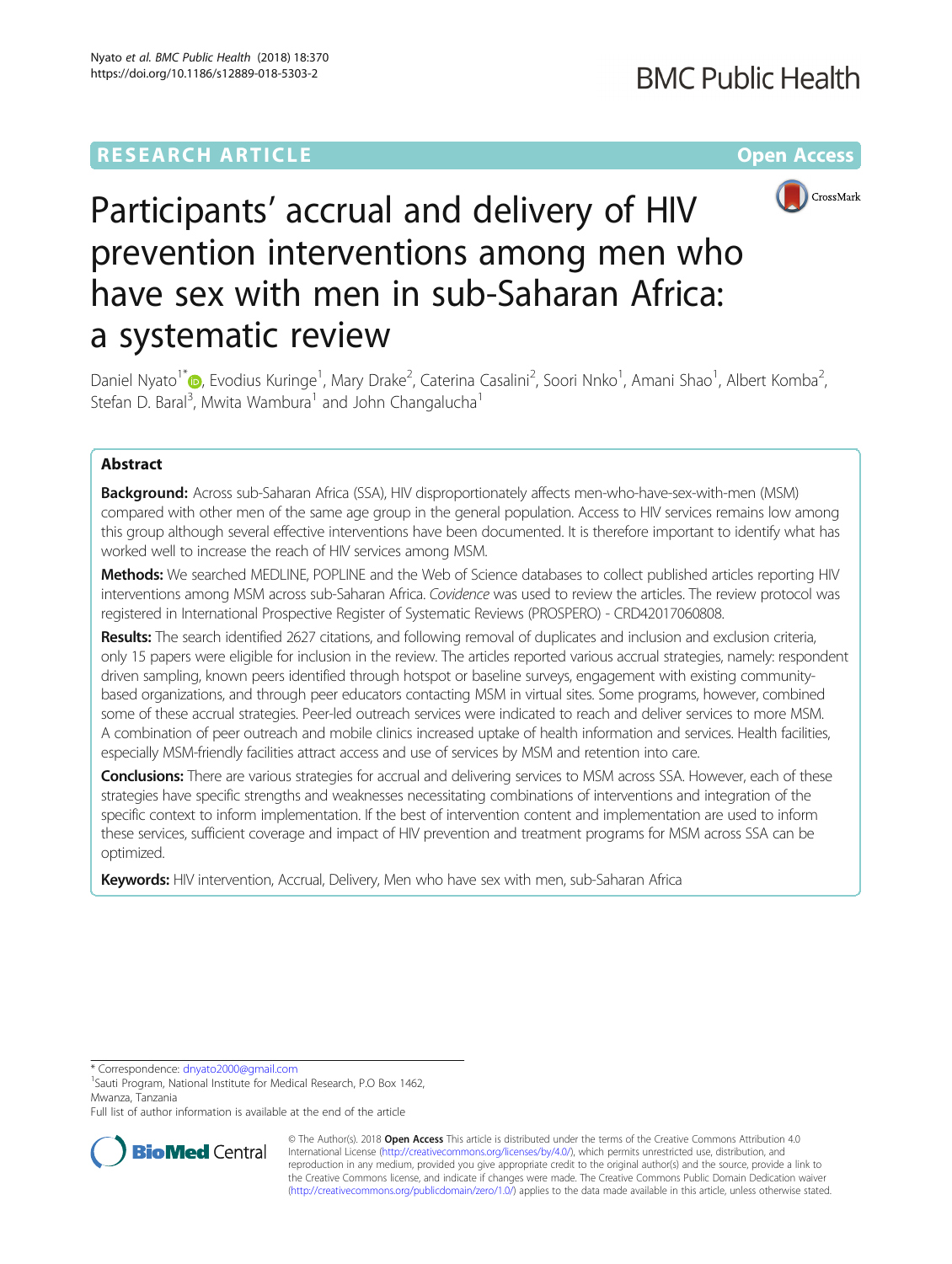# Background

Men who have sex with men (MSM) face a disproportionate burden of HIV infection globally [[1](#page-12-0)–[3\]](#page-12-0). HIV prevalence reported among MSM worldwide remains high [\[3\]](#page-12-0), in contrast to the declining trends reported among men in similar age group [\[4\]](#page-12-0). The high burden of HIV among MSM is also evident across sub-Saharan Africa with generalized HIV epidemics. For example, the 2012 Global AIDS Response Progress Reporting (GARPR) data show that the highest median HIV prevalence among MSM worldwide came from Western and Central Africa (19%), and East and Southern Africa (15%) [[5\]](#page-12-0). As the world aims at 'ending the HIV epidemic by 2030' [[6](#page-12-0)], the high HIV prevalence among MSM is a cause for concern. Indeed, the UNAIDS has cautioned that such a goal cannot be reached without overcoming issues that undermine effective HIV response for key populations, including MSM [\[7](#page-12-0)].

Uptake of HIV prevention services is critical to achieving a decreased HIV incidence and eventually prevalence among MSM [[4](#page-12-0)]. There are various HIV interventions, including pre-exposure prophylaxis, universal access to antiretroviral treatment, HIV testing, and condom use that are recommended by the World Health Organization (WHO) and are implemented globally [[8,](#page-12-0) [9](#page-12-0)]. Yet, uptake of these interventions has not successfully reduced new HIV infections among MSM. In sub-Saharan Africa, where cultural values stigmatize and even criminalize same-sex practices, reaching MSM and delivering HIV interventions is challenging [[10](#page-12-0), [11](#page-12-0)]. As a result, coverage of HIV prevention services for MSM is often suboptimal, and MSM continue to experience suboptimal health outcomes due to limited-access to evidence-based HIV preventive services.

There are well-documented barriers to uptake of HIV interventions in sub-Saharan Africa. At a structural-level, laws that sanction same-sex practices lead to social prejudice, threats and violence against people thought to be homosexual. This deters them from seeking health care and treatment services [[12](#page-12-0)–[14\]](#page-12-0), as well as using healthcare services seen to be friendly to MSM as they hide their sexual orientation [\[15\]](#page-12-0). Studies report inconveniences (i.e. unfriendly location of health service), breach of confidentiality and privacy, fear of stigma and discrimination, as well as long waiting time [[10](#page-12-0), [12,](#page-12-0) [14](#page-12-0), [16](#page-12-0)], to keep MSM from accessing available health services. At individuallevel, fear, perceived risk, embarrassment in discussing with health providers on their sexual orientation, limit the possibility of seeking services and receiving proper care. In response, researchers and practitioners have tried several strategies to reach this population and devised strategies to deliver the services. However, these approaches are not uniform in implementation contexts, aims, and outcomes.

This review synthesizes evidence on accrual strategies for MSM (i.e. how to reach and engage them in health care) and service delivery strategies (i.e. how are the HIV information and services provided) for HIV prevention. The primary aim was to systematically review and describe accrual, delivery strategies and uptake of services among MSM in sub-Saharan Africa where homosexuality is both socially and politically unacceptable.

# **Methods**

We registered the protocol for this systematic review in PROSPERO and received a registration number CRD42 017060808.

# Search strategy

This review set to identify studies reporting HIV prevention interventions among MSM published in English from March 15th, 2007 to April 14th, 2017. We searched MED-LINE, POPLINE and the Web of Science databases to collect published articles. A combination of topics (HIV or HIV/AIDS), population ("men who have sex with men", "bisexual men", "homosexual men", "gay", "MSM", "male sex workers") and a context (sub-Saharan Africa) were used to perform a search of relevant articles. This strategy helped to get and synthesize a wide range of research evidence than focusing on a single intervention. A combined search strategy in MEDLINE is provided as a supplementary material (Additional file [1](#page-11-0)).

#### Inclusion and exclusion criteria

The review included: primary studies reporting HIV interventions among MSM, focused on MSM, reported at least one review result, published in a peer-reviewed journal, and was in English. In addition, with the establishment of the first WHO's "consolidated guidelines on HIV prevention, diagnosis, treatment, and care for key populations" in 2014 [[9\]](#page-12-0), this review aimed at gathering studies conducted within ten years (March 15th, 2007 – April 14th, 2017). Excluded studies were those: conducted outside sub-Saharan Africa or were a continuing intervention.

#### Study selection

Two independent reviewers (DN, EK) screened the titles and abstracts of all articles. The two reviewers used Covidence ([https://www.covidence.org\)](https://www.covidence.org), an online-tool developed for systematic reviews by the Cochrane Collaboration to screen and assess the titles and abstracts based on a guidance tool for assessing eligibility. We assessed the full text for both eligible studies as well as those that the two reviewers could not decide based on titles and abstract alone. In addition, if at least one reviewer considered the article as relevant, we assessed its full text. A third reviewer (MW) joined the discussion and decision reached.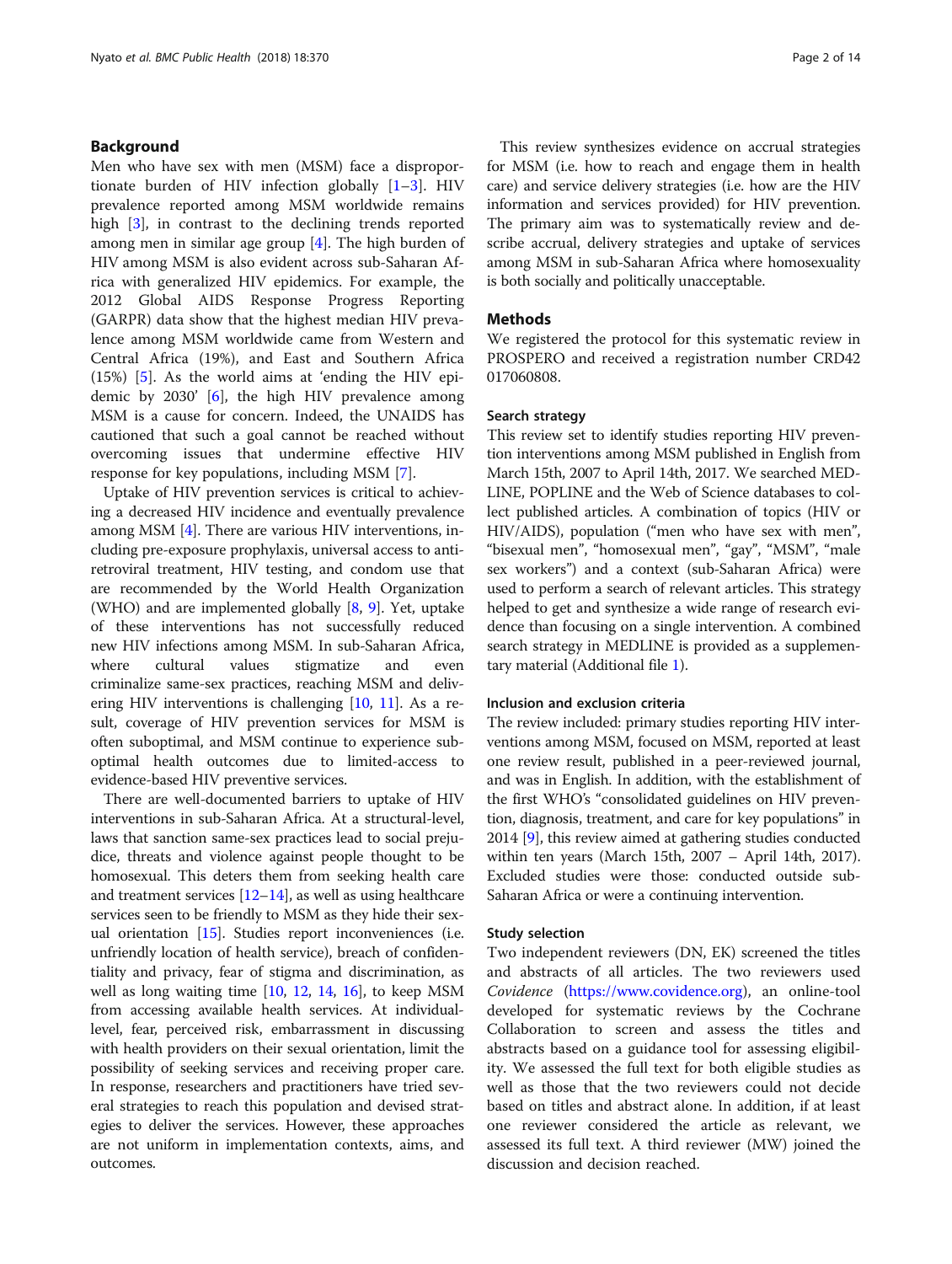#### **Quality**

Two review authors (DN, EK) adapted and used a STROBE combined checklist [[17\]](#page-12-0) for quality assessment of cohort, case-control and cross-sectional studies to examine included studies. The two reviewers assessed all included studies for possible risk of bias on a scale of high, low and unclear. Items of the assessment included: applicability or appropriateness of the sample, the applicability of the results, completeness of reporting the design and methods, completeness of result reporting, declaration of funding, and disclaimer of interest among researchers. We did not exclude any study following the quality assessment. Reviewers' differences regarding the quality of included articles were resolved through a discussion without the third reviewer.

#### Data extraction and synthesis

DN extracted the data and recorded into a predeveloped form. DN and EK piloted this form before the search. EK corroborated the accuracy and precision of extraction by checking all the data against studies. Table [1](#page-3-0) shows a summary of extracted results with names of the author, year published, and country of study, study aims, study design, accrual strategy, delivery strategy and or results.

We used a narrative synthesis to analyze each retrieved paper. A narrative synthesis is an approach to the systematic review and synthesis of findings from multiple sources and relies primarily on the use of text to summarize and explain the findings  $[18]$ . This synthesis is used when statistical meta-analysis or meta-ethnography for qualitative studies is not possible due to extreme heterogeneity in the methodological descriptions of available studies [\[18,](#page-12-0) [19](#page-12-0)]. A narrative synthesis was appropriate for this systematic review given an initial scoping that revealed that the literature was too heterogeneous to allow other forms of synthesis.

# Results

In total, 2627 papers were obtained by searching the online publication databases. After removing duplicates, the search revealed 998 articles. Of these, 978 were excluded based on a review of titles and abstracts, as they were not relevant to our research question. Twenty (20) articles were retrieved for full-text assessment. Of these, five records were excluded because; two were not evaluating an intervention, one did not focus on the results of interest, one did not focus on MSM, and one was not in English. In total, 15 articles were included in this review. Figure [1](#page-6-0) below presents a PRISMA flow diagram for selection of articles.

# Characteristics of included studies

Table [2](#page-6-0) characterizes the 15 studies included in this review, which represents four regions of SSA. Six studies

(40%) were from West African countries, four (26.7%) from Southern Africa countries, four (4) from East Africa (26.7%), and one (6.6%) from Central Africa. Included studies came from seven countries, with Kenya (four studies), Nigeria, and South Africa (three studies each) having the most representation of published articles with a focus on accrual and delivery of interventions. Of note, there were no eligible studies published between 2007 and 2011, and most (60%) were from 2015 or after.

# Assessment of risk of bias in included studies

The assessment showed that over half of the studies  $(n = 9/15)$  had a high-risk of bias in terms sampling [[20](#page-12-0)–[28\]](#page-12-0). These studies had reached their participants through local Non-Governmental Organizations (NGOs), time-venue sampling or had included convenient samples. Except for one study which was unclear [[29](#page-12-0)], 5 articles were assessed as having a low risk as they used multiple sources for accruing participants or used respondentdriven sampling with multiple waves [\[11](#page-12-0), [30](#page-12-0)–[33](#page-12-0)]. On the completeness of reporting, we found that one study [\[30](#page-12-0)] did not report how study participants were obtained and engaged in the intervention. All studies reported sources of funding and declared potential conflicts of interest.

#### Participant accrual strategies

Methods of participant accrual are key to the nature and extent of intervention reach. This review has identified five different strategies used to reach and accrue participants:

Two studies used *respondent-driven sampling* in getting their participants [\[28](#page-12-0), [34](#page-12-0)]. As an entry point, implementers approached known MSM in the community (community-based convenience sampling) and explained the purpose of the contact. Those willing to take part were considered as "seeds". Every seed taking part in the study received coupons with which they had to recruit up to 3 eligible peers. The recruited peers also recruit others. This recruitment continued until when peers sent out to recruit others could not yield anymore [[33\]](#page-12-0).

Two studies used a venue-based approach to recruit participants [\[24,](#page-12-0) [29](#page-12-0)]. The recruitment began with mobilizing peer educators (i.e., MSM recruited and trained to offer specific information and services to their peers) from known MSM hot spots. In a study conducted in DR Congo [[29\]](#page-12-0), program staff shared project aims with contacted MSM at the hot spot and their responsibilities as peer recruiters if they accepted to join the project. The program trained recruiters to provide the information of interest to their peers. For example, peer recruiters received training for 5 days on HIV, family planning strategies to protect female partners of MSM and sexual health [\[29](#page-12-0)]. A study in Kenya [[24](#page-12-0)] identified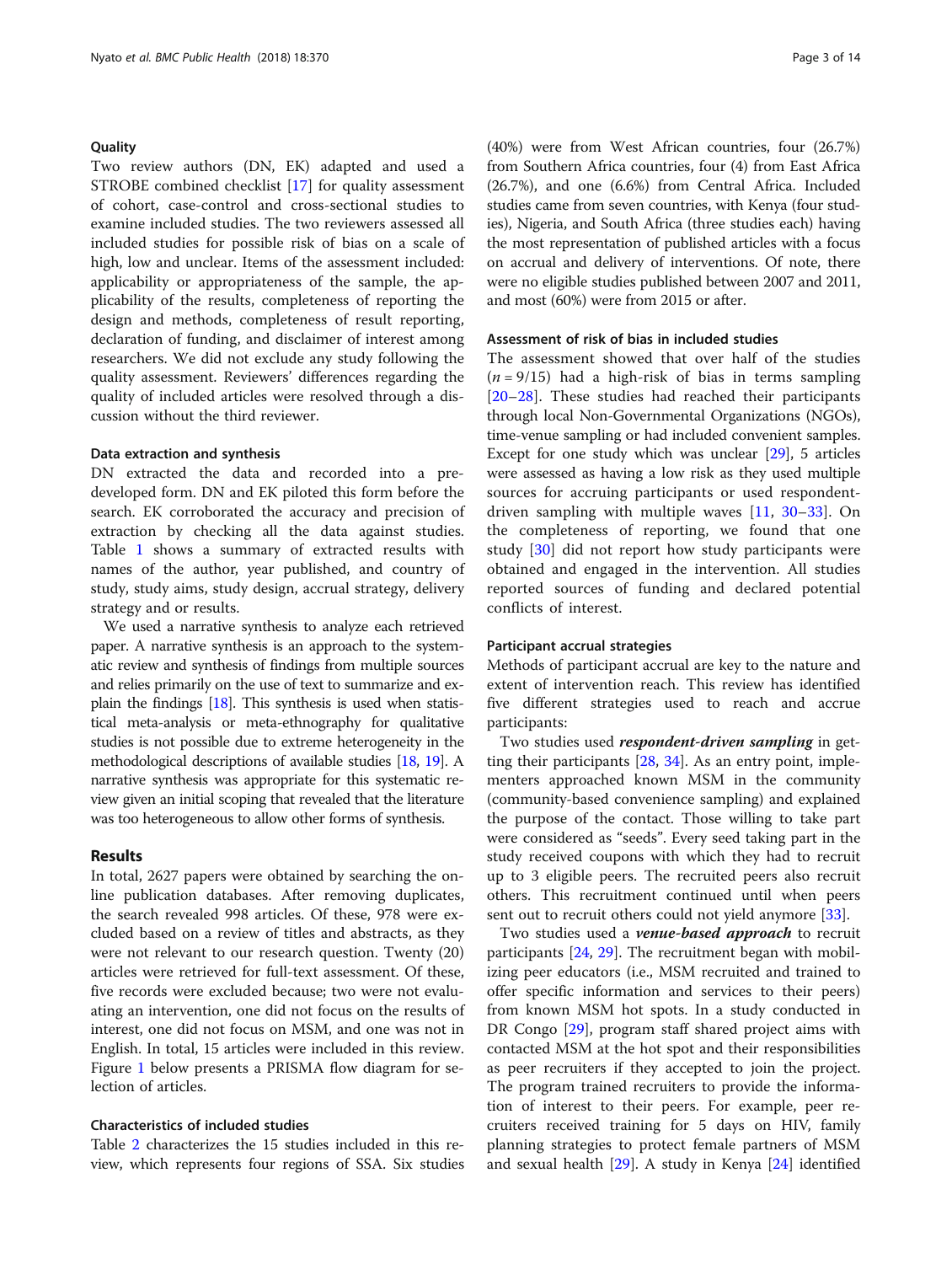<span id="page-3-0"></span>

|                                                                                     |                                                                                                                                                                                                                                                           |                               | Table 1 Summary of studies reporting accrual and delivery strategies of HIV interventions among MSM in SSA                                                                                                                           |                                                                                                                                    |                                                                                                                                                                                                                                                            |                                                                                                                                                                                                                                                                                                                                                                                          |
|-------------------------------------------------------------------------------------|-----------------------------------------------------------------------------------------------------------------------------------------------------------------------------------------------------------------------------------------------------------|-------------------------------|--------------------------------------------------------------------------------------------------------------------------------------------------------------------------------------------------------------------------------------|------------------------------------------------------------------------------------------------------------------------------------|------------------------------------------------------------------------------------------------------------------------------------------------------------------------------------------------------------------------------------------------------------|------------------------------------------------------------------------------------------------------------------------------------------------------------------------------------------------------------------------------------------------------------------------------------------------------------------------------------------------------------------------------------------|
| Author/Study<br>country                                                             | Study Aims                                                                                                                                                                                                                                                | Study Design                  | Study population characteristics                                                                                                                                                                                                     | Participant Accrual                                                                                                                | Delivery strategy                                                                                                                                                                                                                                          | Uptake/Results                                                                                                                                                                                                                                                                                                                                                                           |
| et al., 2015)<br>(Adebajo<br>Nigeria<br>30                                          | effect of three strategies<br>in increasing uptake<br>among male most-<br>of HIV counseling<br>at-risk population<br>and testing (HCT)<br>To evaluate the                                                                                                 | sectional<br>Cross-           | Media age<br>Arm I: 28 years, Inter quartile<br>range (IQR) 22-36 years<br>Arm III: 28 years, IQR<br>Arm II: 30 years, IQR<br>$24 - 40$ years<br>$24-34$ years                                                                       | Not explicit                                                                                                                       | Arm2: KOL referring MSM to nearby<br>conducting the HTC-community<br>Arm1: Key opinion leaders (KOLs)<br>referring MSM to health facilities<br>for HTC -facility based<br>Arm 3: mobile M-MARPs peers<br>HTC team - community based<br>based               | Arm3: 14,895 MSM reached<br>Arm2: 14,726 MSM reached<br>diagnosis were: Arm1 = 8%,<br>Arm1: 1988 MSM reached<br>Proportion of new HIV<br>Arm $2 = 3%$ , and<br>Arm $3 = 13%$                                                                                                                                                                                                             |
| (Baral et al.,<br>2015) [31]<br>Malawi                                              | MSM in HIV intervention<br>utility of respondent-<br>an implementation<br>driven sampling as<br>tool for engaging<br>To evaluate the                                                                                                                      | Prospective<br>cohort         | to 9% in wave 26 (P < 0.001)<br>earlier waves to that of later<br>education decreased from<br>Mean age also decreased<br>28% in the first 10 waves<br>among participants from<br>Participants with tertiary<br>waves $(P < 0.001)$ # | Respondent-driven<br>sampling (RDS)                                                                                                | HIV prevention and care services<br>community-based organization-<br>were provided at a dedicated<br>facility established by the<br>facility based                                                                                                         | their HIV status in earlier waves,<br>80% of MSM correctly reported<br>n waves 0-4 (82.9%) than in<br>report having tested for HIV<br>reported their status in later<br>MSM were more likely to<br>while only 25% correctly<br>waves 20-26 (47.7%)<br>waves.                                                                                                                             |
| Bekker, 2013)<br>South Africa<br>Scheibe,<br>Baral, &<br>Brown,<br>(Batist,<br>[21] | townships, disseminate<br>supplies, and promote<br>the use of condoms<br>To reach MSM in<br>and HIV services.<br>nformation and<br>five Cape Town<br>HIV-prevention                                                                                       | cohort (Pilot)<br>Prospective | Median age 24.5 years,<br>82.3% of participants<br>10.4% self-identified<br>were gay identified<br>IQR of 21-29 years<br>as bisexual                                                                                                 | to bring friends or Known<br>peers identifying friends<br>Use of known peers<br>or baseline survey<br>through hotspots<br>contacts | referred to MSM-friendly facilities<br>Where required, the MSM were<br>training, debates and condom<br>The intervention activities like<br>and lubricant provision were<br>or further care-facility based<br>conducted in safe spaces -<br>community based | Participants reported increased<br>loneliness and social isolation<br>Reported reduced feelings of<br>services i.e., condom and<br>access to HIV prevention<br>lubricant use.                                                                                                                                                                                                            |
| <b>ICHARURAT</b><br>et al., 2015)<br>Nigeria<br>[28]                                | MSM in Abuja, Nigeria.<br>treatment services to<br>HIV prevention and<br>Community Centre<br>HIV-infected MSM<br>prevention (TasP)<br>strategy among<br>using a Trusted<br>comprehensive<br>acceptability of<br>a treatment as<br>To examine<br>providing | Prospective<br>cohort         | 69.0% self-identified as bisexual<br>secondary or higher education<br>31% self-identified as gay or<br>68.8% not on antiretroviral<br>82.1% had at least senior<br>52.4% above 25 years<br>therapy (ART)<br>homosexual               | Respondent-driven<br>sampling (RDS)                                                                                                | provided at a dedicated facility<br>(trusted community center)<br>HIV related services were<br>facility based                                                                                                                                              | ART at the time of enrolment<br>disclosed their sexual identity<br>were more likely to have not<br>ndividuals who were not on<br>Of 186 HIV positive individuals,<br>HIV with their closest friends<br>128 (68.4%) were not on ART<br>and to have not discussed<br>(70.1% vs. 45.6%, P, 0.01)<br>to health care providers<br>and were offered TasP.<br>(81.2% vs.62.5%,<br>$P = 0.01$ ). |
| Luchters, 2012)<br>Temmerman, &<br>Kingʻola,<br>(Geibel,<br>Kenya<br>32             | intervention on male<br>sex workers who sell<br>of a peer-driven HIV<br>Evaluate the impact<br>Mombasa, Kenya.<br>sex to men in                                                                                                                           | Prospective<br>cohort         | 56.1% self-identified as bisexual<br>58.3% self-identified as bisexual<br>Median age 26 years, IQR<br>Median age 23 years, IQR<br>$22-31$ years<br>$21 - 27$ years<br>Follow-up<br>Baseline                                          | a previous baseline<br>had participated in<br>Pool of MSM who<br>study                                                             | Reproductive Health (ICRH) Kenya.<br>(dedicated facility) established<br>The HIV prevention and care<br>related services were offered<br>This DIC also acted as a safe<br>by International Centre for<br>at a drop-in-center (DIC)<br>space-facility based | Increased consistent condom<br>also associated with improved<br>use with both paying clients<br>$(35.9%e50.2%p < 0.001)$ and<br>Peer educator contact was<br>non-paying male partners<br>(27.4%e39.5%, p¼0.008).<br>HIV knowledge                                                                                                                                                        |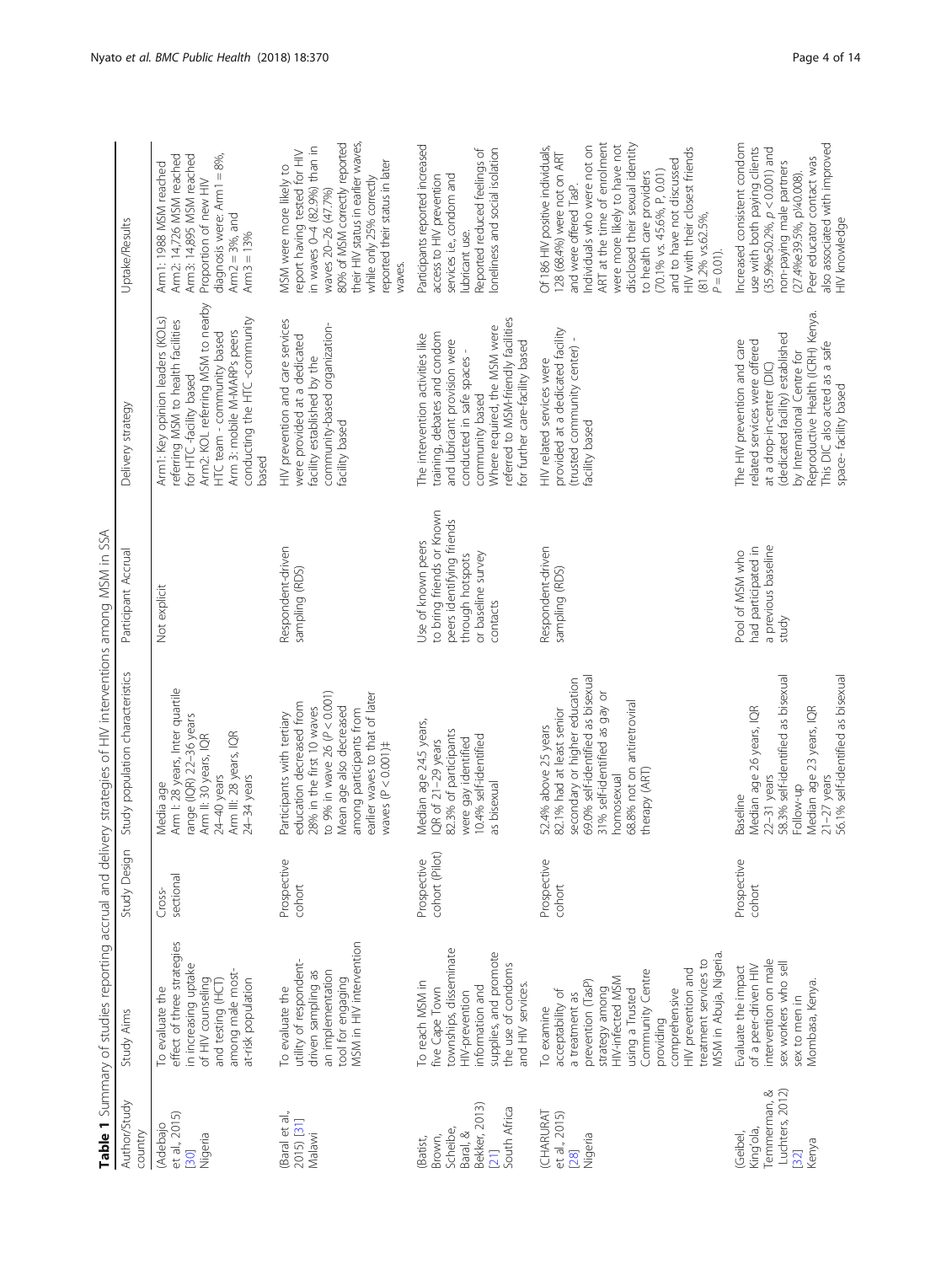|                                            |                                                                                                                                                                                                                                                                                               |                                                                                              | Table 1 Summary of studies reporting accrual and delivery strategies of HIV interventions among MSM in SSA (Continued)                            |                                                                                                   |                                                                                                                                                                                                                                                                                                                                                                                                   |                                                                                                                                                                                                                 |
|--------------------------------------------|-----------------------------------------------------------------------------------------------------------------------------------------------------------------------------------------------------------------------------------------------------------------------------------------------|----------------------------------------------------------------------------------------------|---------------------------------------------------------------------------------------------------------------------------------------------------|---------------------------------------------------------------------------------------------------|---------------------------------------------------------------------------------------------------------------------------------------------------------------------------------------------------------------------------------------------------------------------------------------------------------------------------------------------------------------------------------------------------|-----------------------------------------------------------------------------------------------------------------------------------------------------------------------------------------------------------------|
| Author/Study<br>country                    | Study Aims                                                                                                                                                                                                                                                                                    | Study Design                                                                                 | Study population characteristics                                                                                                                  | Participant Accrual                                                                               | Delivery strategy                                                                                                                                                                                                                                                                                                                                                                                 | Uptake/Results                                                                                                                                                                                                  |
|                                            |                                                                                                                                                                                                                                                                                               |                                                                                              |                                                                                                                                                   |                                                                                                   |                                                                                                                                                                                                                                                                                                                                                                                                   | and use of water-based<br>lubricants.                                                                                                                                                                           |
| (Graham et al.,<br>2015) [23]<br>Kenya     | antiretroviral therapy (ART)<br>adherencefor MSM in<br>engagement and<br>To promote care<br>coastal Kenya                                                                                                                                                                                     | cohort (Pilot)<br>Prospective                                                                | All participants were aged between<br>Education years between<br>24 and 42 years<br>4 and 14 years                                                | providers, and informal<br>Local CBOs, health<br>peer outreach                                    | provided HIV related prevention<br>and care services facility based<br>Research-based health facility                                                                                                                                                                                                                                                                                             | Of 10 ART-naïve participants<br>eight completed follow-up<br>who enrolled in the pilot,<br>with no adverse events<br>reported.                                                                                  |
| (Möller et al.,<br>2015) [20]<br>Kenya     | risk reduction counseling<br>in sexual risk behavior<br>among Kenyan MSM<br>To describe changes<br>who receivedregular<br>(RRC).                                                                                                                                                              | HIV-1 positive<br>cohort study<br>using a HIV-1<br>negative and<br>Prospective<br><b>MSM</b> | 53.8% had primary or no<br>Median age 25.2 years,<br>IQR 21.5-29.7 years<br>formal education                                                      | via personal networks<br>Use of known peers<br>to bring individuals<br>and from known<br>hotspots | Not clear from the article.                                                                                                                                                                                                                                                                                                                                                                       | decreased number of sexual<br>Participants (HIV-1 negative<br>& HIV-1 positive) reported<br>partners and unprotected<br>anal intercourse                                                                        |
| (Mulongo et al.,<br>DR Congo<br>2015) [29] | populations by increasing<br>facility-based prevention,<br>and treatment strategies<br>counseling and testing,<br>To reduce the risk and<br>access and utilization<br>impact of HIV in the<br>of HIV intervention<br>aimed at high-risk<br>and care services<br>community- and<br>DRC through | Case study                                                                                   | Not specified in the<br>paper                                                                                                                     | text messaging platforms<br>recruitment sessions<br>Virtual sites and<br>Venue-based              | The referrals were done to<br>service-Community based<br>a key population-friendly<br>HIV related services were<br>health facility and other<br>offered through mobile<br>local facilities for further<br>venue-based outreach<br>care-facility based                                                                                                                                             | counseling to 4366 MSM from<br>Was able to reach 2621 MSM<br>October 2012 to June 2014.<br>with targeted prevention<br>messaging in 2013, and<br>provided testing and                                           |
| (Singh et al.,<br>2012) [24]<br>Kenya      | Assess acceptability<br>of venue-based<br>providing VCT<br>approach for                                                                                                                                                                                                                       | sectional<br>Cross-                                                                          | or no formal education<br>75.6% had primary<br>78.6% had at least<br>25 years                                                                     | to recruit MSM from known<br>(community informants)<br>Use of known peers<br>hotspots             | who tested HIV positive<br>Services were offered in<br>mobile outreach clinics<br>at or near the venues<br>Facility based services<br>were offered to those<br>community based<br>facility based                                                                                                                                                                                                  | HIV prevalence was higher in<br>2008-2009 KDHS, suggesting<br>individual's sampled in the<br>venue-based sampling in<br>this study compared to<br>the appropriateness of<br>reaching stigmatized<br>populations |
| Wirtz et al.,<br>2015) [27]<br>Malawi      | (CHPI) for MSM in Malawi.<br>preventionintervention<br>Testing the feasibility<br>combination HIV<br>of providing a                                                                                                                                                                           | study, Before<br>Prospective<br>evaluation<br>and after                                      | 65.0% had completed<br>as gay or homosexual<br>57.3% aged between<br>secondary or higher<br>68.9% self-identified<br>18 and 25 years<br>education | Respondent-driven sampling<br>and through MSM identified<br>during a previous baseline<br>study   | sexually transmitted infection<br>MSM-friendly local hospitals<br>The MSM-friendly facilities<br>had received sensitization<br>based organization (CBO)-<br>antiretroviral therapy and<br>created by a community-<br>Services were provided<br>Referrals were done to<br>training -facility based<br>and to Johns Hopkins<br>at a dedicated facility<br>clinic.- facility based<br>facility based | Increased disclosure of sexual<br>use at last sex (from 62.5% at<br>Improved reported condom<br>orientation from 25% in<br>follow-up 1 to 55% in<br>baseline to 77.0% at<br>follow-up 3.<br>follow-up 3).       |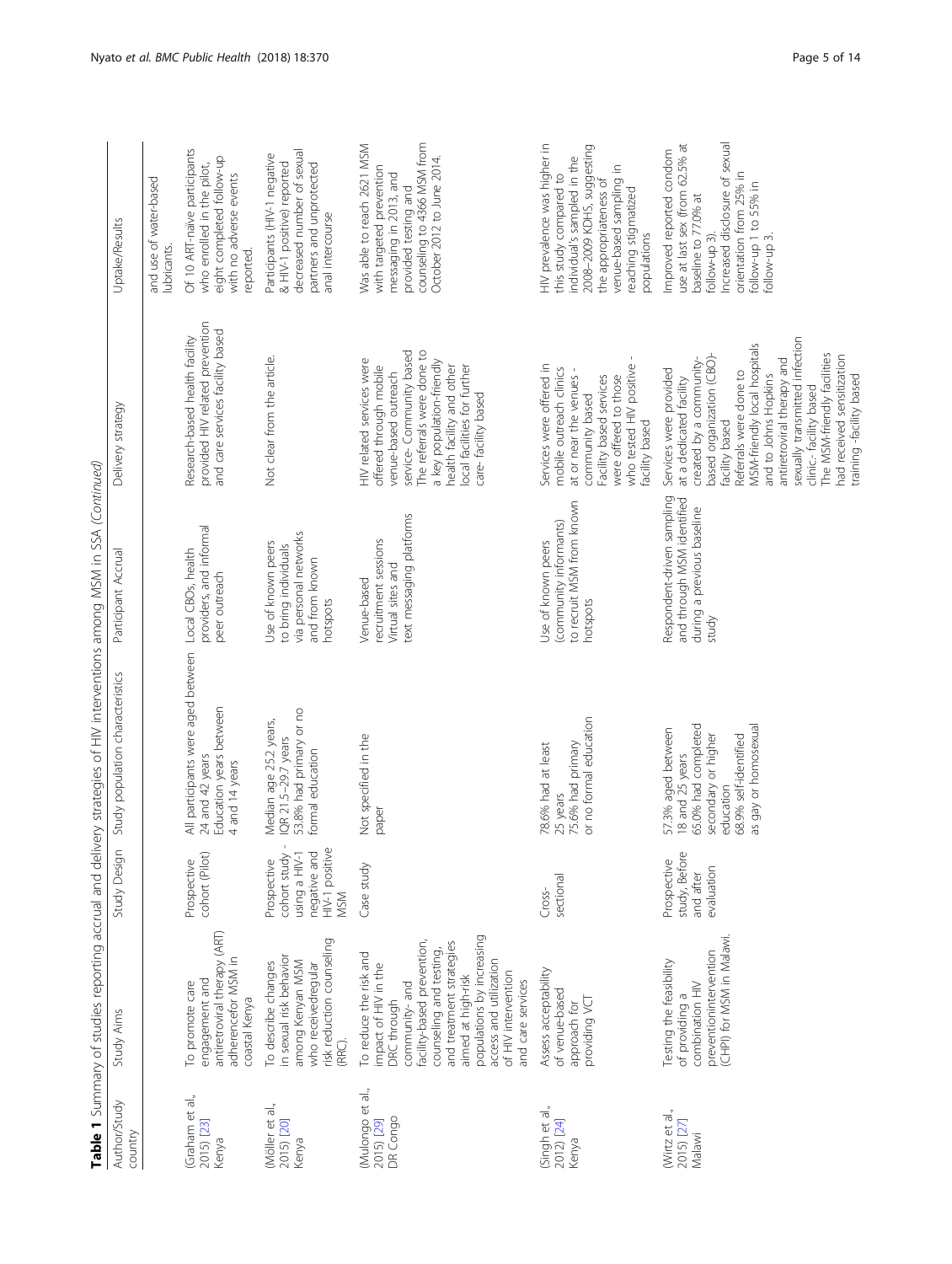|                                                                            |                                                                                                                                                                   |                              | CONSIDERATION IS NOT TO THE CLOSE OF THE RESERVED OF THE SAME CONSIDERATION OF THE CONSIDERATION CONSIDERATION OF THE PROPERTY OF THE CONSIDERATION OF THE CONSIDERATION OF THE CONSIDERATION OF THE CONSIDERATION OF THE CONS |                                                                                                            |                                                                                                                                                                                                                                    |                                                                                                                                                                                       |
|----------------------------------------------------------------------------|-------------------------------------------------------------------------------------------------------------------------------------------------------------------|------------------------------|--------------------------------------------------------------------------------------------------------------------------------------------------------------------------------------------------------------------------------|------------------------------------------------------------------------------------------------------------|------------------------------------------------------------------------------------------------------------------------------------------------------------------------------------------------------------------------------------|---------------------------------------------------------------------------------------------------------------------------------------------------------------------------------------|
| Author/Study<br>country                                                    | Study Aims                                                                                                                                                        | Study Design                 | Study population characteristics                                                                                                                                                                                               | Participant Accrual                                                                                        | Delivery strategy                                                                                                                                                                                                                  | Uptake/Results                                                                                                                                                                        |
| Williams, Carney<br>Parry, 2014) [26]<br>Plüddemann, &<br>South Africa     | summary of programmatic<br>work targeting substance-<br>To provide a descriptive<br>related HIV riskbehavior<br>among MSM in South<br>Africa.                     | sectional<br>Cross-          | 75.6% had completed<br>secondary or higher<br>78.6% aged at least<br>education<br>25 years                                                                                                                                     | Engagement with a local<br>NGO and Peer outreach                                                           | Community-based outreach<br>community based                                                                                                                                                                                        | reached through community<br>239 MSM were referred from<br>745 MSM tested for HIV and<br>3475 drug-using MSM were<br>HTC to other services<br>received results.<br>outreach.          |
| & Parry, 2016) [25]<br>Williams, Carney,<br>South Africa                   | affect risky substance use<br>and other drugs) could<br>and sexual behavior.<br>substances (alcohol<br>To test whether an<br>intervention aimed<br>at MSM who use | sectional<br>Cross-          | Median age 27 years,<br>Median number of<br>12, IQR 7-13 years<br>years of education<br>QR 18-49 years                                                                                                                         | Engagement with a local<br>NGO and Peer outreach                                                           | substance use, and safer sex<br>of information on HIV/AIDS,<br>practices-community based<br>Mobile community-based<br>outreach and provision                                                                                       | during sex (knowledge about<br>in the proportion who used<br>Contributed to reduction in<br>risk reduction strategies<br>including use of drugs<br>cannabis and ecstasy<br>increased) |
| Dramé, Crawford,<br>Baral, 2013) [22]<br>Diouf, Beyrer, &<br>Senegal       | To assess the feasibility<br>HIV prevention study<br>of implementing a<br>community-driven<br>in Senegal.                                                         | Prospective<br>cohort        | ranged between 23 and<br>47.9% had secondary or<br>Mean age 28 years and<br>university education<br>50% of participants<br>32 years                                                                                            | a CBO and through peers to<br>Through engagement with<br>accrue and retain MSM in<br>Senegal for 15 months | of STI at the site (or on-site)<br>local health facilities-facility<br>Referral for treatment and<br>diagnosis and treatment<br>follow-up were done to<br>Used mobile clinics to<br>provided syndromic<br>community based<br>based | cumulative HIV prevalence<br>HIV prevalence at baseline<br>at study end being 47.2%<br>was 36.0% (43/114), with<br>$(51/108)$ .                                                       |
| Green, Girault,<br>Clement, &<br>Wambugu,<br>2014) [11]<br>Adams,<br>Ghana | peer-based approaches<br>prevention program<br>versus social media<br>of coverage of HIV<br>To assess the level<br>using traditional<br>outreach.                 | Case study                   | Mean age of peer recruiters<br>25.5, standard deviation<br>55.4% of participants<br>were age group<br>18-25 years<br>6.9 years                                                                                                 | approaches and Venue-<br>Virtual sites based<br>based contacts                                             | Web-based                                                                                                                                                                                                                          | 12,804 MSM reached through<br>15,440 MSM reached through<br>The total reach was about<br>social media approaches.<br>92% of MSM in Ghana.<br>peer-based outreach.                     |
| Girault et al.,<br>2015) [33]<br>Ghana                                     | strategy in complementing<br>a peer outreach approach<br>in referring high-risk MSM<br>of using a social network<br>To assess the feasibility<br>to HTC services  | sectional<br>Cross-<br>study | Not specified in the<br>paper                                                                                                                                                                                                  | Respondent-driven<br>sampling (RDS)                                                                        | health facilities in the study<br>Local government owned<br>setting - facility based                                                                                                                                               | 166 MSM reached and referred<br>61.5% unaware of recent HIV<br>exposure to peer educators.<br>62.7% reported no recent<br>to HTC in 3 months.<br>status.                              |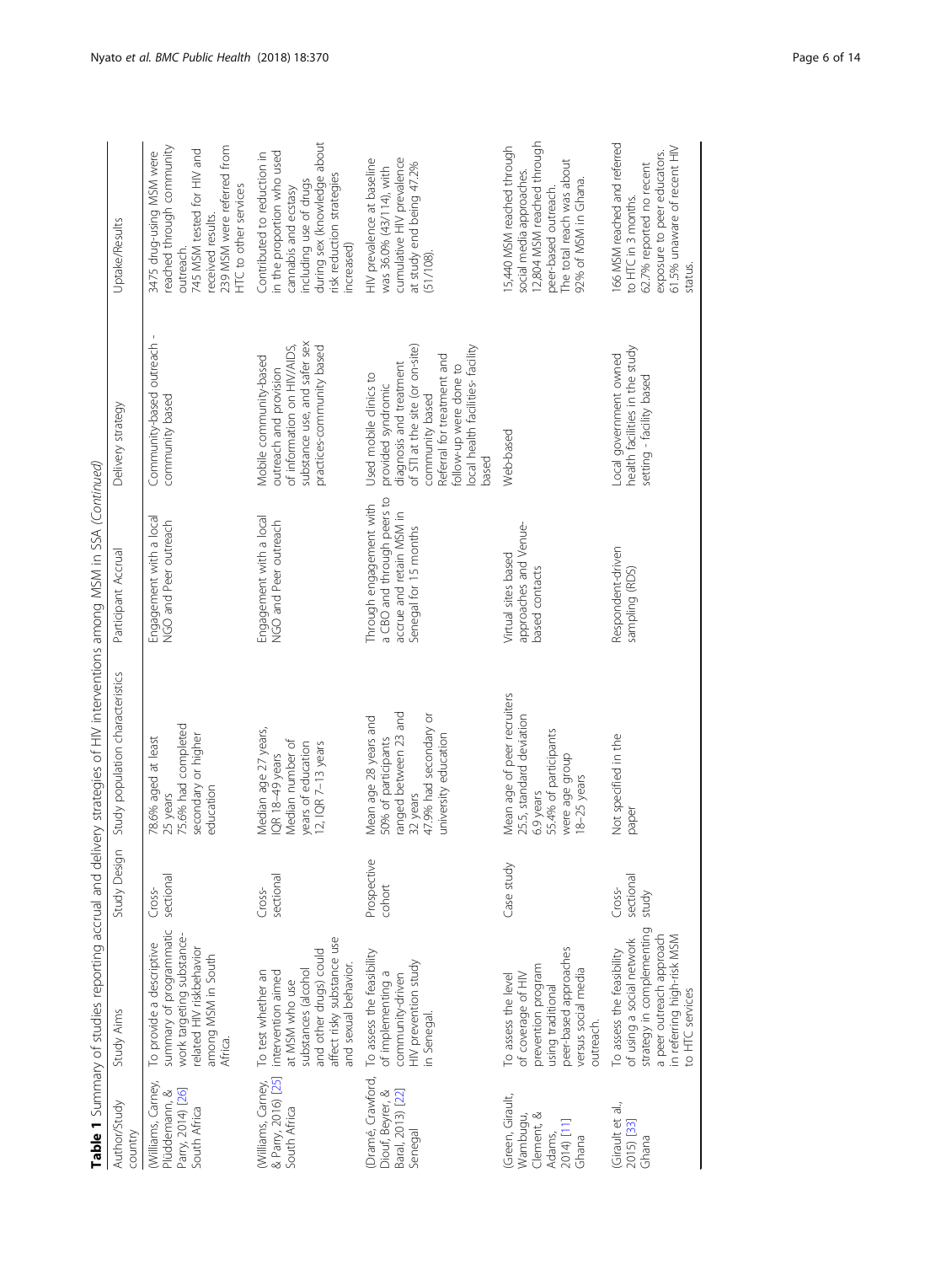<span id="page-6-0"></span>

**Table 2** Characteristics of included studies ( $N = 15$ )

| Article characteristics | N(%      |
|-------------------------|----------|
| Study country           |          |
| Kenya                   | 4(26.6)  |
| South Africa            | 3(20)    |
| Nigeria                 | 3(20)    |
| Ghana                   | 2(13.3)  |
| DR Congo                | 1(6.7)   |
| Malawi                  | 1(6.7)   |
| Senegal                 | 1(6.7)   |
| Publication year        |          |
| $2012 - 2017$           | 15 (100) |
| 2007 - 2011             | 0(0)     |
|                         |          |

settings and events that MSM are believed to frequent and meet new sexual partners. At those places, researchers interviewed key informants (that is, owner, manager, or someone familiar) to get information about the place and about people who socialize at the place, including MSM.

In settings with baseline data, a *pool of MSM who* had taken part in baseline studies served as a sampling frame to recruit prospective study participants or reach program beneficiaries [[20](#page-12-0), [21,](#page-12-0) [27](#page-12-0), [32](#page-12-0)]. For example, a pilot community-based HIV prevention program among MSM in 5 townships in South Africa, identified and recruited one MSM community leader from previous research in each study site [[21](#page-12-0)]. This MSM community leader helped to identify peers through peer outreach and venue-based contacts. In Blantyre, Malawi, a program that aimed to test the feasibility of combination HIV prevention among adult MSM, invited participants from the baseline study to take part in the 12-month prospective study.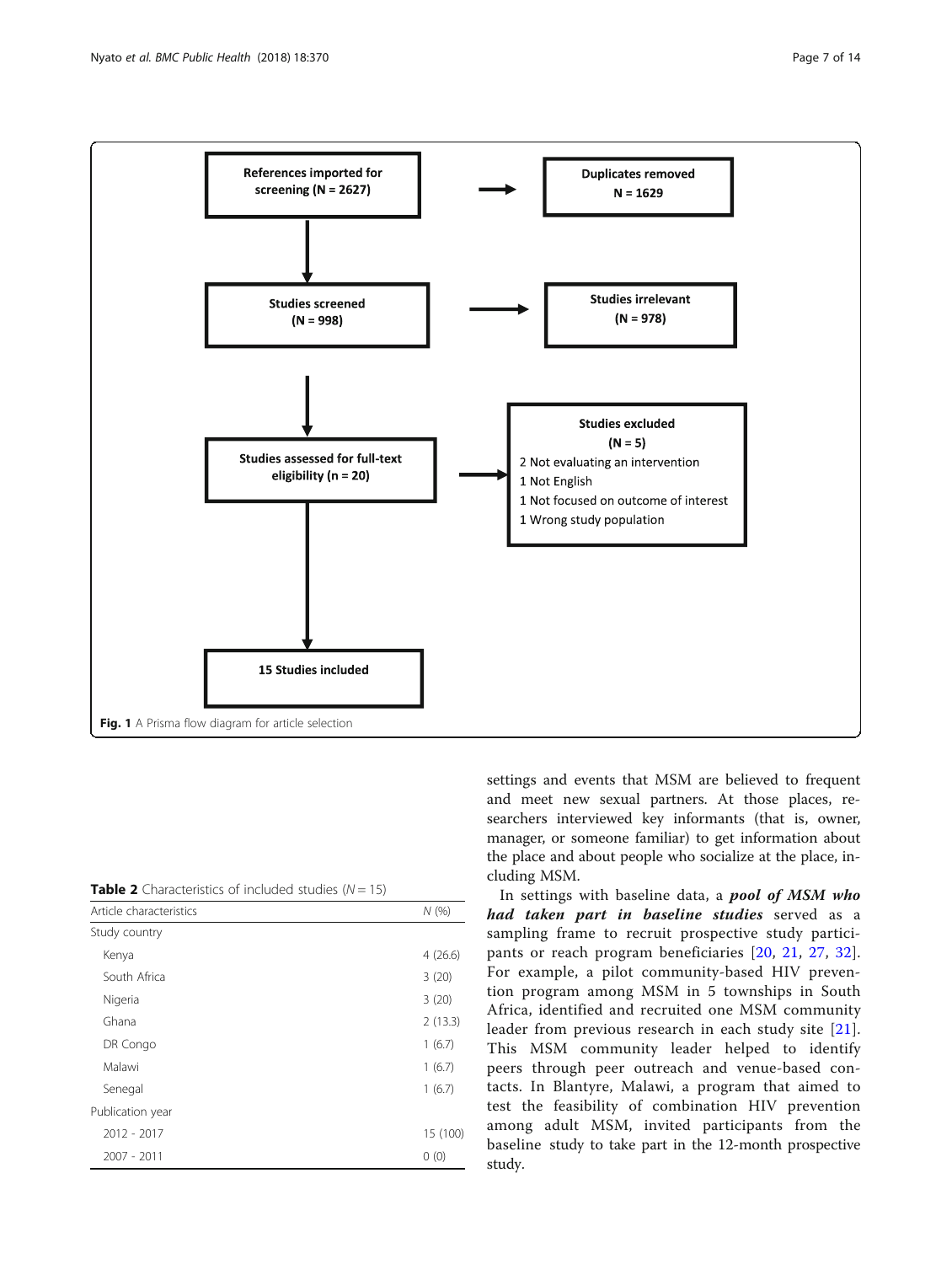Engagement with community-based organizations (CBOs) that work with MSM locally is a strategy used in three studies included in this review [\[22,](#page-12-0) [25](#page-12-0), [26\]](#page-12-0). This strategy benefits from rapport built between NGOs and the beneficiaries to recruit the MSM for other HIV interventions. The studies used outreach workers from local MSM NGO to recruit participants.

Three studies accrued participants through virtual sites and text messaging platforms [\[11](#page-12-0), [29](#page-12-0), [33\]](#page-12-0). While Mulongo and colleagues used this strategy besides venue-based strategy [\[29](#page-12-0)], studies by Girauti [\[33](#page-12-0)] and Green [\[11](#page-12-0)] had solely used virtual sites to reach and mobilize MSM. These studies used different strategies to start the recruitment. Girauti and colleagues [[33](#page-12-0)] approached counselors and asked them to identify and select a first batch of "seeds" from new or their former clients who previously accessed HIV prevention services. Each seed recruited three MSM (friends) from his social media network and referred them to the setting where they received HIV preventive and treatment services. It was important that recruiter knew the person he recruited by name or nickname, and who was easy to contact. If the seed did not provide any referral within 14 days, the seed became dormant, and new seed recruited. Green and colleagues [[11](#page-12-0)] started recruitment by approaching local CBOs for recommendations of MSM leaders who might be at the center of MSM networks. Three MSM in different towns hired as community liaison officers (CLOs), trained on the use of mobile phones and laptop computers for five days. The CLOs created new profiles on virtual sites visited by MSM and provided information and linked them to available preventive and support services. Mulongo and colleagues [[29](#page-12-0)] used peer educators who worked in the project. The peers sent text messages using coded language, known within MSM communities. The social media used were Facebook, E-mail and short message service (SMS), in which they communicated with their peers about testing events.

A pilot intervention to promote care engagement and ad-herence among HIV-positive MSM [\[23\]](#page-12-0) used a *combination* of local MSM organizations, health service providers, and informal peer outreach to identify participants.

#### Delivery and uptake of interventions

This analysis shows that HIV service delivery for MSM in the studies can be categorized into three delivery strategies, namely: virtual sites, community-based, and facility-based service delivery. Some studies have combined these strategies to increase the numbers of people receiving the services.

# Virtual-site service delivery strategy

Virtual site service delivery was defined as the provision of health-related services including behavioral change communication and information to individuals or groups of people through virtual sites or internet based applications. Our search identified two studies that used virtual site delivery strategy  $[11, 29]$  $[11, 29]$  $[11, 29]$  $[11, 29]$ . In the study by Green and colleagues [[11\]](#page-12-0), MSM hired as community liaison officers set up new social media accounts on various virtual sites such as Facebook, Badoo, gay Romeo and WhatsApp. They used these platforms to invite friends to discuss issues related to HIV prevention, use of condoms and lubricants, routine HIV testing and STI screening. They also ran several closed groups which discussed HIV, safer sex, sexuality, gender-based violence and psychosocial support needs. For MSM seeking more information or a referral, the hired MSM conducted private online and telephone conversation or accompanied the peer to the recommended service delivery clinics. According to Green and colleagues [[11](#page-12-0)], the study was able to reach 15,440 MSM through social media using 3 hired MSM only. In a study by Mulongo and colleagues [[29\]](#page-12-0), the peer educators sent messages using coded language, through Facebook, e-mail, and SMS to encourage peers to test and ease fears about testing by counseling them. In addition, peer educators using virtual sites promoted the proper use of condoms and water-based lubricants and raised awareness on proper care of STIs.

# Community-based services delivery

Community-based service delivery was defined as the provision of health-related services to individuals or groups in the community by people who spend a substantial amount of their working time outside the health facility delivering services. In this review, we found community-based services provided by either mobile teams of healthcare providers (i.e., mobile outreach clinics) or by fellow MSM (peer educators) trained to provide services (i.e., peer-led outreach). In addition, community-based services were provided through social events. This review identified ten studies that reported using community-based service delivery [\[20](#page-12-0)–[22,](#page-12-0) [24](#page-12-0)–[27](#page-12-0), [29,](#page-12-0) [31](#page-12-0), [32](#page-12-0)].

Three studies reported using *peer-based outreach* in delivering services to MSM [[27](#page-12-0), [29,](#page-12-0) [30](#page-12-0)]. The interventions using this strategy involved sending peers to deliver services in settings where MSM congregated [[29](#page-12-0), [30\]](#page-12-0). MSM-peers offered HIV education, risk reduction counseling, substance use, condoms, and safer sex information. Also, they provided HIV counseling, testing, and referrals to treatment for those diagnosed HIV positive or had other sexually transmitted infections [[27,](#page-12-0) [29,](#page-12-0) [30](#page-12-0)]. A study in Malawi showed that peer outreach increased MSMs' condom use from 62.5% at baseline to 77.0% at follow-up visit 3 with a main partner  $(P = 0.02)$ . With a casual male partner, there was an increase from 70.7% at baseline to 86.3% at follow-up 3 ( $P = 0.01$ ). Disclosure of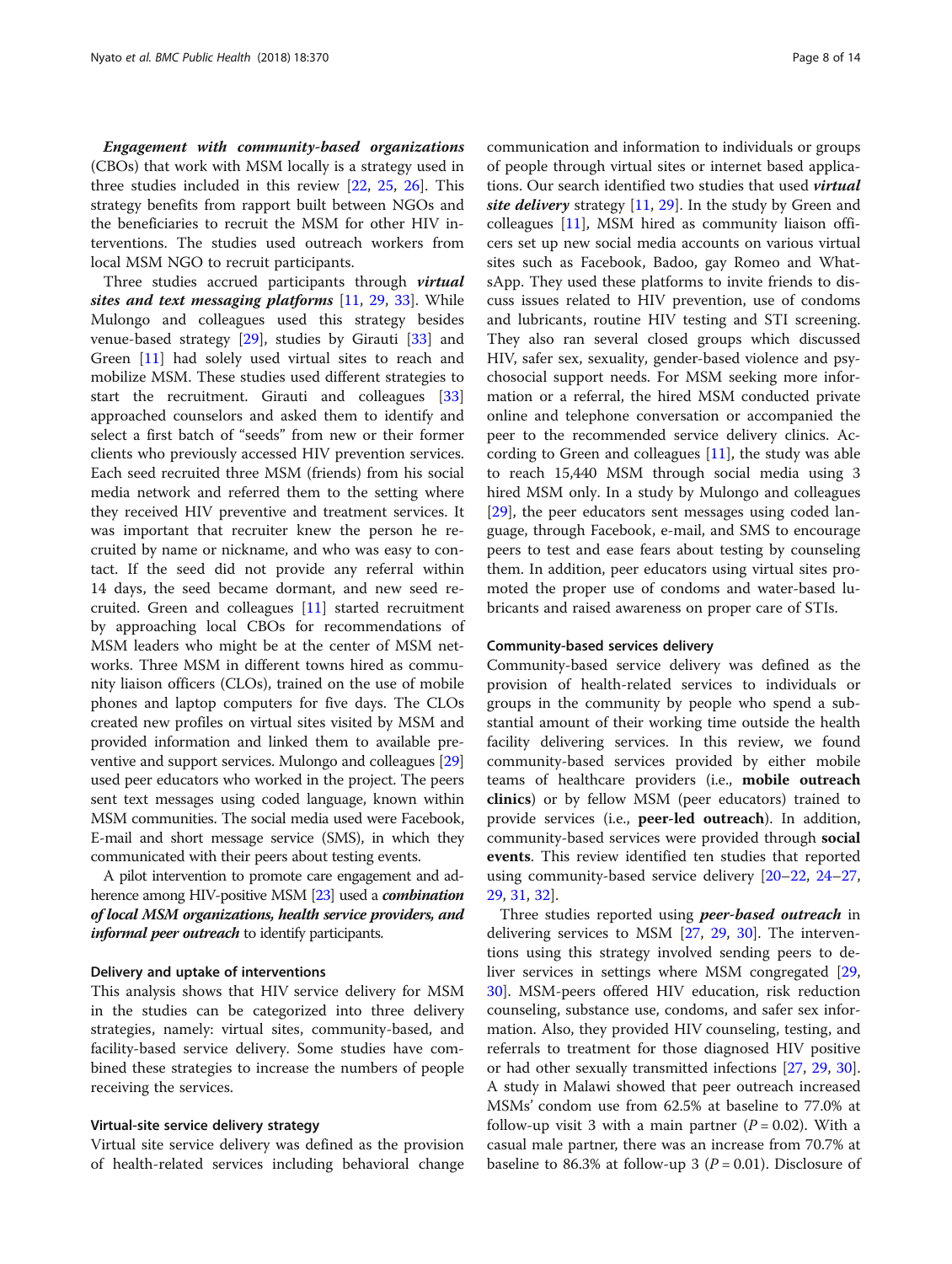sexual orientation with family members increased from 25% at follow-up 1 to 55% at follow-up 3 ( $p = 0.01$ ) [\[27](#page-12-0)]. A study in Nigeria compared the effect of different outreach models in increasing uptake of HIV Testing and Counseling (HTC). Results showed that MSM in the peer-led outreach arm was likely to uptake HTC compared to facility-based and integrated mobile outreach (P < 0.0001, AOR: 9.21; 95% CI 5.57–15.23) [\[30](#page-12-0)].

Of the 10 studies that employed community-based service delivery, 7 had used mobile outreach strategy [[11](#page-12-0), [22,](#page-12-0) [24](#page-12-0)–[26,](#page-12-0) [29,](#page-12-0) [30](#page-12-0)]. Interventions using this strategy employed health providers in delivering services on-site (in places where MSM congregate). For example, a study in DR Congo used mobile outreach teams to provide services in the community during the day. Later, the team also delivered services at night (i.e., mobile "moon $light<sup>n</sup> HTC$ ) as an adaptation made to increase the number of MSM and identifying those who were HIV positive [[29\]](#page-12-0). Although authors did not report specific statistics on the impact of the moonlight strategy, authors explained that "moonlight mobile testing was successful in increasing testing among MSM". Overall, 2621 MSM were reached with targeted prevention messaging in 2013 compared to 757 reached in 2012 after using both daylight and moonlight outreach service delivery. The number of MSM visiting clinics for HIV testing doubled [[29\]](#page-12-0).

One study provided HIV information in the township of Soweto in South Africa through conducting social events [[21](#page-12-0)]. The intervention employed MSM-community leaders and trained on sexually transmitted infections, HIV as well as leadership and communication skills. The peer educators held meetings in private and safe places with MSM and discussed current events, condoms, waterbased lubricants and HIV-prevention strategies. Community-based events such as sports, dance competition, and debates were used for knowledge sharing and socialization. These events enabled reaching 98 mostly gay-identified black MSM who belonged to the high-risk network [\[21\]](#page-12-0). The study concluded that social events and group meetings can potentially be avenues for delivering HIV information and basic supplies to MSM. Specifically, use of community-based events in Cape Town, South Africa, improved access to information, condoms, waterbased lubricants and improved well-being of the of the participants [\[21](#page-12-0)].

#### Facility-based service delivery

In this review, we define facility-based services as any health-related information, preventive or curative services delivered through an established health facility. This review identified two forms of health facilities where MSM access health services. One is the **Local health facility**, which refers to any nearby facility

providing services to the general population. The facilities may or may not be key population friendly (i.e., non-discriminatory to MSM) but provide HIV related services. The second form is the *dedicated facility*, which is set up by NGOs or research institutions to provide comprehensive HIV care and treatment services to MSM.

Five studies used facility-based strategy in delivering services to MSM [[23,](#page-12-0) [28](#page-12-0)–[30,](#page-12-0) [33\]](#page-12-0). Of the five, two [[29](#page-12-0), [30\]](#page-12-0) reported linking the MSM to local facilities that were key populations-friendly (non-discriminatory to MSM). A study conducted in DR Congo reported improvement in uptake of services after starting to use a key population-friendly facility. For example, in three months (October – December 2013), the program could reach 779 MSM compared to 757 MSM reached in the whole 2012 [[29\]](#page-12-0). Three studies [\[24](#page-12-0), [27,](#page-12-0) [33](#page-12-0)] reported using local health centers that provided HIV preventive and treatment services as a referral facility for further health services for the MSM.

Use of dedicated facilities run by NGOs [\[26](#page-12-0)], CBOs  $[27, 28, 31]$  $[27, 28, 31]$  $[27, 28, 31]$  $[27, 28, 31]$  $[27, 28, 31]$  $[27, 28, 31]$  $[27, 28, 31]$ , research institutions  $[20]$  $[20]$  $[20]$ , and drop-incenters [\[11,](#page-12-0) [32\]](#page-12-0) proved a useful strategy in delivering services to MSM. The main reason for setting up these facilities was to provide safe and easily accessible sites with all necessary services and provide them to MSM in a non-threatening, clean and friendly environment. In some studies, peers helping this exercise received a small wage (e.g.,  $\approx$ \$15 each month) and telephone credit ( $\approx$ \$5 each month) for their work, as well as transport ( $\approx$ \$2) to attend clinic meetings [\[23,](#page-12-0) [25\]](#page-12-0).

Although both public and dedicated facilities are important sources for HIV prevention and care, a study in Kenya found that MSM felt that public facilities were overly prescriptive (not patient-centered), and that providers did not understand the needs of MSM [[23](#page-12-0)]. In DR Congo, the program worked to build the technical and organizational capacity of communities, health facilities and NGO to provide HIV prevention and services to key populations including MSM. Through this initiative one hospital was provided with tools and specialized equipment, including x-ray machine and proctoscopes so that MSM who test positive at HTC can be referred to the hospital for further management. With these improvements, the hospital received 779 MSM within three months (October – December 2013) in comparison to 757 MSM reached in the whole 2012 [[29\]](#page-12-0).

#### **Discussion**

These findings suggest that despite a long historical record of the existence of MSM across sub-Saharan Africa [[35](#page-12-0)–[38](#page-12-0)], HIV interventions specifically focusing on MSM are new and limited in scope and scale. For example, 60% of identified papers reporting on HIV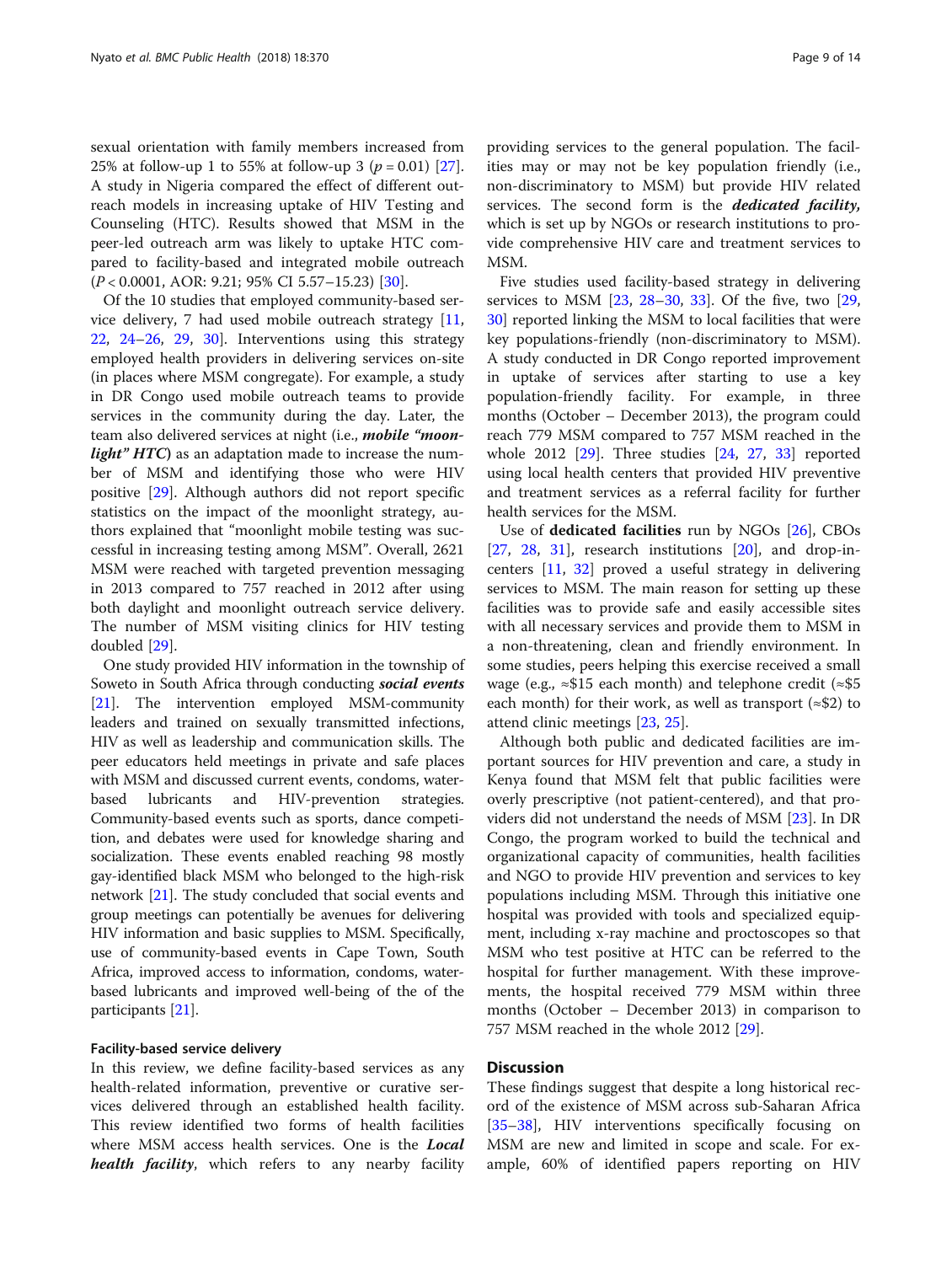intervention were published in 2015 or after. Moreover, all of the studies representing East Africa (26.6%) came from Kenya with no representation from other countries. It is not surprising therefore, that reviewed studies lack clarity about how best to carry out culturally relevant HIV intervention that engages with the subjectivities that exist within this population and contexts. Also, there is limited information on strategies that can help to easily reach MSM and deliver services through existing health infrastructure and legal frameworks. These results constitute a clear call to action on intensified research and prevention interventions as proposed in other studies in a similar context [\[1,](#page-12-0) [39\]](#page-12-0).

The interest in reporting results of interventions is to share experiences that could inform future program planning. However, results from this review show some weaknesses in reporting pertinent issues that could provide lessons to program implementers in similar contexts. For example, some studies did not show how participants were sampled [[29](#page-12-0)] and engaged in the study or program [\[30](#page-12-0)]. Except one study [[30\]](#page-12-0), all studies using various service delivery strategies did not report levels of uptake for each delivery strategy separately. This limits any possibility for comparisons in terms of levels of uptake for each services delivery strategy. The lack of clear reporting of some program processes defeats the general purpose of sharing experiences and obscures the possibility for understanding the true nature of the reported results.

#### A reflection on accrual strategies and lessons learned

The results of this review show that one of the strategies used to mobilize MSM is the respondent-driven sampling recruitment strategy [\[28](#page-12-0), [31](#page-12-0)]. An evaluation of this approach by Baral and colleagues in recruiting MSM in Nigeria, shows that by increasing recruitment waves, the chances for mobilizing participants who have not been in contact with peer educators, nor received HIV information and services, also increases [[31](#page-12-0)]. The use of this approach can be advantageous especially in contexts where MSM face legal prohibition, social stigma and discrimination. These situations force MSM to operate clandestinely [[31](#page-12-0)]. Indeed, those studying hidden population such as female sex workers, MSM and illicit drug users describe respondent-driven sampling as flexible and robust method that can produce a sample representative of the heterogeneity of the target population [[40](#page-12-0), [41\]](#page-12-0). For instance, in the Nigerian study, MSM population seen in the earlier waves was different from that seen in the later waves. In the earlier waves, MSM were more likely to be educated, likely to report prior HIV testing and more likely to have initiated ART unlike those recruited in the later waves [[31\]](#page-12-0). However, the effectiveness of respondent-driven sampling recruitment

depends on the selection of seeds and social ties between MSM networks [\[42](#page-12-0), [43](#page-12-0)].

Venue-based recruitment was another strategy used in recruiting MSM in studies included in this review. This strategy takes an advantage of the fact that some MSM tend to gather or congregate in certain locations such as bars, clubs, massage parlors and brothels [[24,](#page-12-0) [29](#page-12-0), [32](#page-12-0)]. This strategy works with venue-based peer educators in reaching and recruiting a large number of MSM at venues where it is easier to identify and access potential participants [[24,](#page-12-0) [29\]](#page-12-0). However, venue-based sampling strategy has some limitations. First, due to stigma, discrimination and criminalization, the venues from which to accrue MSM participants in some settings may be very few or none. Second, the participants accrued in such venues may more likely represent individuals whose behaviors are visible, such as those who are "out" in terms of their sexual orientation and male sex workers [[31,](#page-12-0) [41\]](#page-12-0). Therefore, this strategy may potentially underrepresent those individuals who, due to different circumstances, are not "out" but use internet to connect with sexual partners. Third, mapping of the venues need to be comprehensive to avoid selection bias. Thus, achieving the inclusion of all sites requires sufficient time and resource commitment [\[44](#page-12-0)].

This analysis shows that some studies accrue potential participants by identifying them using information from the baseline studies [[20,](#page-12-0) [21](#page-12-0), [27](#page-12-0), [32\]](#page-12-0). In this strategy, baseline study provides a sampling frame and participants are contacted and recruited by trained peers using information collected in the baseline survey. This strategy can be advantageous as it can potentially help to recruit large samples in a short amount of time and with relative minimal resources. It also makes it possible to recruit participants from specific demographics and special interest groups where necessary. In addition, the MSM accrued using this strategy may be less suspicious since they have already been exposed to the program activities. However, there are also limitations to recruitment using information from baseline or pre-existing studies. The use of participant information from baseline studies relies heavily on the credibility and rigor of the baseline data collection process. This could potentially be an issue where participant tracer or locator information was not thoroughly obtained in the baseline study. Moreover, considering the continuing stigma and laws that criminalize MSM, most tend to be mobile [\[29](#page-12-0)], which may limit assurance for reaching them.

Engagement of grassroots MSM organizations provides an important pool of MSM for studies and interventions [\[22](#page-12-0), [25](#page-12-0), [26\]](#page-12-0). The advantage of working with NGOs is that they are trusted and provide assurance for the safe and stigma-free environment. This is consistent with findings from other studies which show that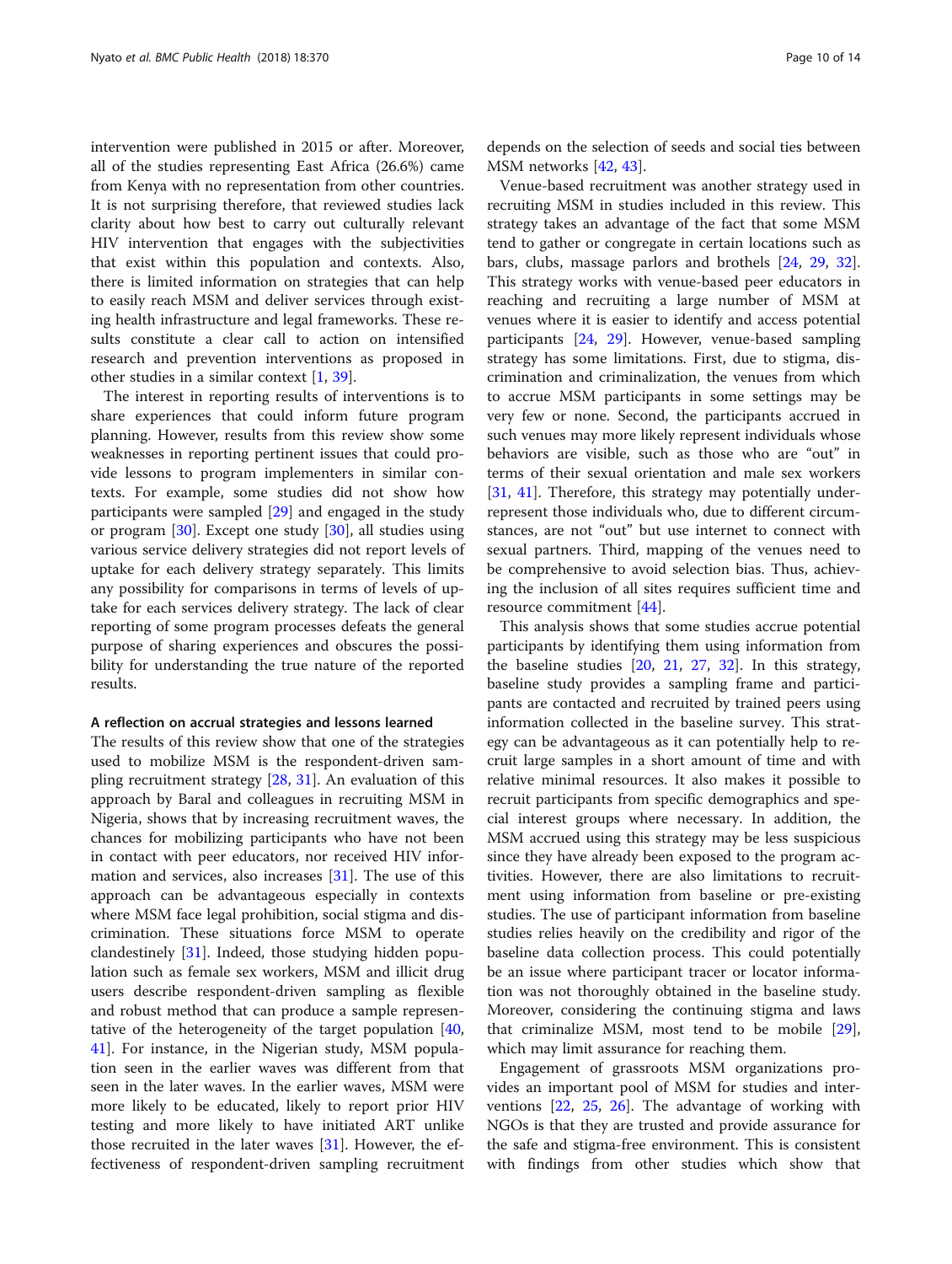involvement in NGO activities can reduce their isolation, enhance their self-esteem, and improve community perceptions about this population [\[45,](#page-12-0) [46](#page-12-0)]. Nevertheless, use of NGOs as the only source of participants for intervention has the risk of missing out potential beneficiaries of the intervention or research because they may be out of the circles of those that are served by the NGO. Furthermore, there is a possibility that those associated with NGOs are those who are "out" and identify themselves as homosexuals something which under-represents the MSM who are not "out". Moreover, funding for NGOs may be short-term, thus this may not be a sustainable option for long-term interventions. It may therefore be important to expand accrual of MSM for HIV interventions and research beyond those whom grassroots organizations serve to increase program reach and impact.

Use of virtual sites has shown to be a useful strategy in reaching MSM [\[11](#page-12-0), [29](#page-12-0), [33](#page-12-0)] if a complete list of virtual sites is identified by MSM peer leaders. Results in this review show that use of virtual sites helped programs to reach many MSM compared to traditional strategies. For instance, a Ghanaian study reached 15,440 unique MSM through social media and 12,804 MSM through peer outreach activities in the same period of implementation [[11\]](#page-12-0). The benefit of using virtual sites for recruitment of MSM is that it greatly expands the reach to those who may not be reached by traditional means such as venuebased or peer-based strategies because of stigma and criminalization [[11](#page-12-0), [29\]](#page-12-0). For instance, only 18% and 27% of the MSM reached via online platforms in Accra and Kumasi respectively were also reached by peer educators in the same period  $[11]$  $[11]$ . The social aspect inherent to virtual sites allows for enrolled participants to recruit others for research, thus minimizing the time and monetary expenses which would otherwise be required to reach large samples. The challenge with this strategy is that it may not be used in the rural settings where use of online platforms is limited. For example, although all included studies that used virtual site strategy in reaching MSM reported success, all of them were conducted in cities and urban settings where there are platforms for the virtual domain [\[11,](#page-12-0) [29](#page-12-0), [33\]](#page-12-0). There is a dearth of evidence on whether virtual site strategy for reaching MSM can equally be feasible in rural settings of sub-Saharan Africa.

# A reflection on delivery and lessons learned

Peer-led outreach plays a critical role in generating demand in the community by tapping into MSM social networks. This analysis shows that use of peer-led outreach enables MSM to access services confidently and remaining into care [[27\]](#page-12-0). The main reason is that MSM trust their peers, and become comfortable with service providers associated or known by a peer educator [\[12](#page-12-0)]. Studies in other settings have shown that use of peer educators improves HIV knowledge, access, and uptake of HIV preventive and treatment services among MSM [[47](#page-12-0)–[49](#page-12-0)]. These findings, therefore, suggest that health promotion activities that use peer educators are likely to be successful in sub-Saharan Africa because of the contextual challenges MSM face in their day-to-day lives.

In sub-Saharan Africa, use of available health facilities would be helpful in reaching as many MSM as possible with HIV information and services because of their coverage. However, results of this review show that facilities need to be equipped with provider skills and equipment. Stigma reduction programs and skills in providing MSM-friendly services among health providers are necessary to increase trust and acceptability to MSM. This review shows that improved facilities better support individuals who test HIV positive move through the HIV treatment cascade and safely receive treatment without discrimination [\[29\]](#page-12-0). Indeed, studies that have tried to influence institutional level factors have provided evidence of improvement in service delivery and uptake of services [[10\]](#page-12-0). Thus, apart from behavioral and biomedical interventions provided, enabling facilities to provide services may help to transcend challenges related to sustainability and improved linkage to care.

In this review, even though moonlight service delivery has shown potential to increase the program reach and uptake of services, providing follow-up services may be a challenge because of mobility of MSM [\[29](#page-12-0)]. In DR Congo, use of this method failed to offer follow-up services to both HIV positive and negative MSM. In addition, stigma and criminalization of same-sex relationships make security for service providers and participants a major concern.

This review shows that virtual sites can be a potential platform for reaching MSM across SSA. However, delivery of HIV services through virtual methods can be limited to information or education as other services such as HIV testing and treatment, require direct contact with the service provider. Studies conducted on virtual methods have shown that although this strategy targets a population of interest, there is usually a steep drop-out of participants if they are asked to engage in intensive programs [\[50](#page-13-0), [51\]](#page-13-0). Experience elsewhere shows that about half of participants recruited for an HIV prevention study from Facebook dropped out of study after being invited for the full study post-screening [\[52\]](#page-13-0). These experiences should raise awareness among programmers considering HIV intervention among MSM in SSA where stigma and criminalization is high.

# Strengths and limitations

The strength of this review is its primary focus on accrual of MSM to take part in HIV prevention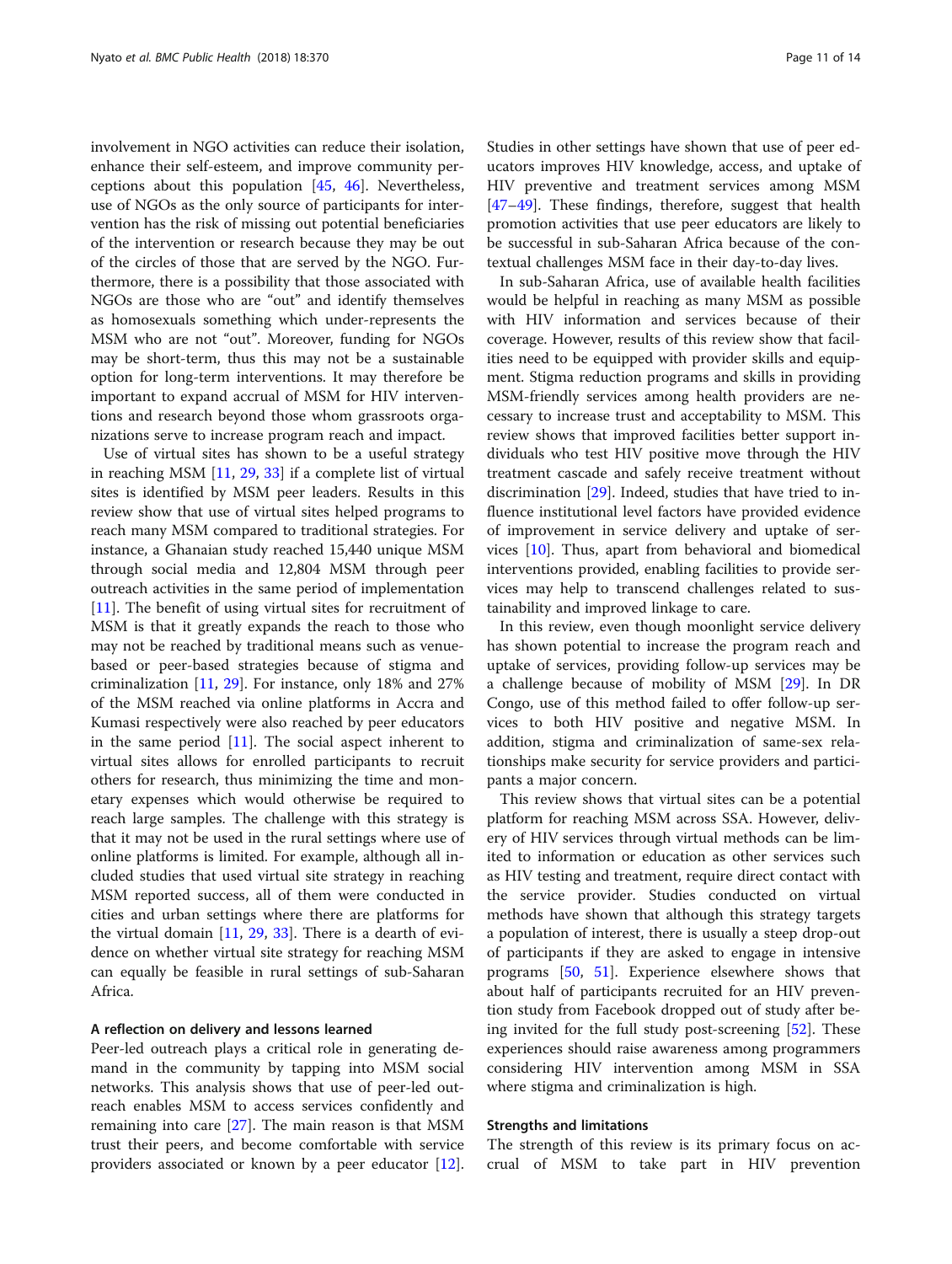<span id="page-11-0"></span>interventions and HIV service delivery strategies. Two authors screened studies for eligibility, and another author helped at times of difference, which assured accuracy, reliability, and transparency. Nevertheless, this review has some limitations. First, as this review is set out to summarize accrual and delivery strategies for MSM in SSA, neither does it attempt to show the effectiveness of these approaches with respect to the delivery of interventions nor specific accrual strategies relate to differential service delivery success. Second, this review shows only absolute numbers of participants reached by different strategies as reported in the reviewed studies and does not try to suggest the suitable approaches as differentiated by MSMs' characteristics. Third, because this review obtained studies published in the English language only, there may be possibilities for missing out other relevant studies and insights from the Francophone Africa and Portuguese speaking countries. Also, the search for relevant studies was limited to peer-reviewed journals only, which may miss relevant program reports, conference presentations, and book chapters. The diversity of studies included in this review by design and methods can also influence interpreting the results. Conducting a meta-analysis or a meta-ethnographic synthesis for this review was not possible as studies included were different in designs and methods.

# Conclusions

As calls for increasing HIV prevention efforts among key populations including MSM are mounting, a synthesis of MSM accrual methods and service delivery strategies is crucial due to stigma and laws criminalizing same-sex practices and relationships in most of sub-Saharan Africa. Our review shows that MSM can be accrued to HIV prevention interventions using strategies such as respondent driven sampling, venue-based approaches, engagement with existing or previous programs or studies and virtual based platforms. All accrue methods reviewed relied on the existence of the prior-contact between peers or NGO workers and individuals reporting same-sex relationships. The trusting relationship between MSM and people recruiting them for HIV interventions create an enabling environment for effective accrual.

The HIV prevention interventions can be delivered to MSM using strategies including facility-based, community-based as well as virtual strategies. Most intervention reviewed used dedicated or MSM friendly facilities highlighting stigmatizing setting in which MSM operate. Some studies accrued and tested for HIV infection in the community but referred MSM to health facilities for further HIV services. Taken together, the evidence suggests that there are various strategies for accrual and delivering services to MSM across SSA. However, each of these strategies have specific strengths and weaknesses necessitating combinations of interventions and integration of the specific context to inform implementation. If the best of intervention content and implementation are used to inform these services, sufficient coverage and impact of HIV prevention and treatment programs for MSM across Sub Saharan Africa can be optimized.

# Additional file

[Additional file 1:](https://doi.org/10.1186/s12889-018-5303-2) A combined search strategy in MEDLINE. This file presents an illustrative search strategy as conducted on MEDLINE database. (DOC 30 kb)

#### **Abbreviations**

MSM: Men who have sex with men; RDS: Respondent-driven Sampling; SSA: sub-Saharan Africa; STIs: Sexually transmitted infections

#### Acknowledgements

We thank the authors in the included studies. We also thank Tessa Lennemann for her critical inputs during initial discussion for the review ideas.

#### Funding

SAUTI program, under which this systematic review was conducted, is supported by a grant from the United States Agency for International Development (USAID) (SOL-621-14-000015). The funding body has no role in the design of the study, the collection, analysis and interpretation of data and in writing the manuscript.

#### Availability of data and materials

As this was a systematic review of published studies, the full references of these studies have been provided in the reference list.

#### Authors' contributions

DN, EK, SN, MW, and JC conceived the study and developed the review methods and protocol. DN and EK performed a search of the literature, screened and extracted the data. JC, SB and MW oversaw literature search, screening and synthesis. DN led the writing of the manuscript with significant help from EK, SN, JC, SB, MW, MD, CC, AK and AS who contributed to the manuscript. All authors critically reviewed and provided comments to improve the manuscript. All authors read and approved the final manuscript.

#### Competing interest

The authors declare that they have no competing interests.

#### Ethics approval and consent to participate

Not applicable.

#### Consent for publication

Not applicable

#### Publisher's Note

Springer Nature remains neutral with regard to jurisdictional claims in published maps and institutional affiliations.

#### Author details

<sup>1</sup> Sauti Program, National Institute for Medical Research, P.O Box 1462, Mwanza, Tanzania. <sup>2</sup>Sauti Program, Jhpiego Tanzania - an affiliate of Johns Hopkins University, P.O Box 9170, Dar es Salaam, Tanzania. <sup>3</sup>Key Populations Program, Center for Public Health and Human Rights, Department of Epidemiology, Johns Hopkins Bloomberg School of Public Health, E7146, 615 N. Wolfe Street, Baltimore, MD 21205, USA.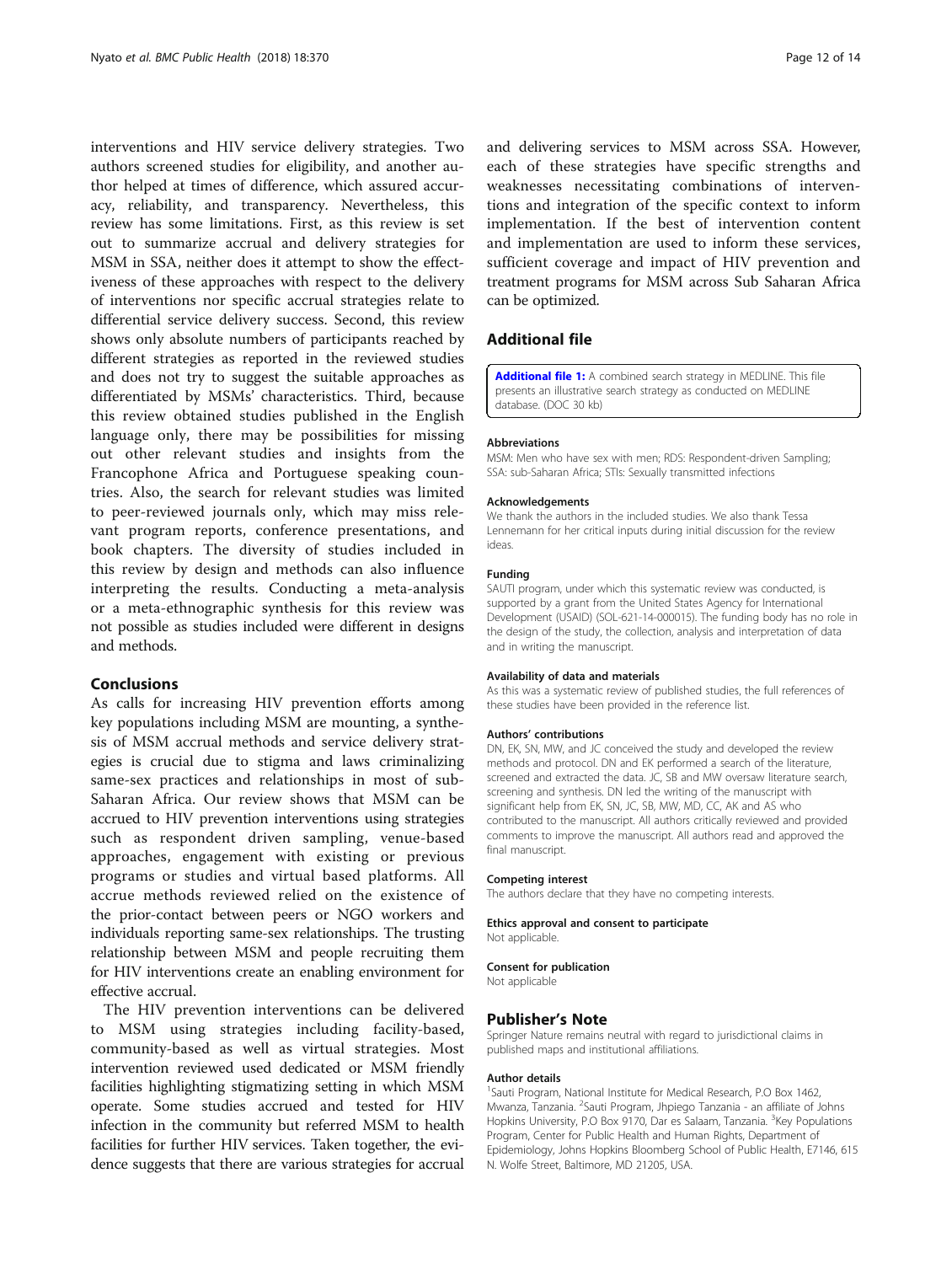### <span id="page-12-0"></span>Received: 26 November 2017 Accepted: 12 March 2018 Published online: 20 March 2018

#### References

- 1. Baral S, et al. Elevated risk for HIV infection among men who have sex with men in low-and middle-income countries 2000–2006: a systematic review. PLoS Med. 2007;4(12):e339.
- 2. Van Griensven F, et al. The global epidemic of HIV infection among men who have sex with men. Curr Opin HIV AIDS. 2009;4(4):300–7.
- 3. Beyrer C, et al. Global epidemiology of HIV infection in men who have sex with men. Lancet. 2012;380(9839):367–77.
- 4. UNAIDS. UNAIDS Gap Report 2014. Geneva: UNAIDS; 2014.
- 5. UNAIDS. Global AIDS update 2013. Geneva: UNAIDS; 2013.
- 6. UNAIDS. 90–90-90: an ambitious treatment target to help end the AIDS epidemic. Geneva, Switzerland: Joint United Nations Programme on HIV. Aids; 2014.
- 7. UNAIDS. 90–90-90: An ambitious treatment target to help end the AIDS epidemic. Geneva: UNAIDS; 2014.
- 8. WHO, Consolidated guidelines on HIV prevention, diagnosis, treatment and care for key populations–2016 update, 2016.
- 9. WHO, Consolidated guidelines on HIV prevention, diagnosis, treatment and care for key populations, 2014.
- 10. van der Elst EM, Smith AD, Gichuru E, Wahome E, Musyoki H, Muraguri N, et al. Men who have sex with men sensitivity training reduces homoprejudice and increases knowledge among Kenyan healthcare providers in coastal Kenya. J Int AIDS Soc. 2013;16(Suppl 3):18748.
- 11. Green K, et al. Reaching men who have sex with men in Ghana though social media: a pilot intervention. Digit Cult Educ. 2014;6(3):209–15.
- 12. Arreola S, et al. Access to HIV prevention and treatment for men who have sex with men: finding from the 2012 global mens health and rights survey (GMHR). Oakland, CA: The Global Forum on MSM & HIV (MSMGF). p. 2012.
- 13. Altman D, et al. Men who have sex with men: stigma and discrimination. Lancet. 2012;380(9839):439–45.
- 14. Fay H, et al. Stigma, health care access, and HIV knowledge among men who have sex with men in Malawi, Namibia, and Botswana. AIDS Behav. 2011;15(6):1088–97.
- 15. Baral S, et al. HIV prevalence, risks for HIV infection, and human rights among men who have sex with men (MSM) in Malawi, Namibia, and Botswana. PLoS One. 2009;4(3):e4997.
- 16. Wanyenze RK, et al. "If You Tell People That You Had Sex with a Fellow Man, It Is Hard to Be Helped and Treated": Barriers and Opportunities for Increasing Access to HIV Services among Men Who Have Sex with Men in Uganda. PLoS One. 2016;11(1):e0147714.
- 17. Von Elm E, et al. The Strengthening the Reporting of Observational Studies in Epidemiology (STROBE) Statement: guidelines for reporting observational studies. Int J Surg. 2014;12(12):1495–9.
- 18. Popay J, et al. Guidance on the conduct of narrative synthesis in systematic reviews. A product from the ESRC methods programme Version. 2006;1:b92.
- 19. Heller RF, et al. Critical appraisal for public health: a new checklist. Public Health. 2008;122(1):92–8.
- 20. Möller LM, et al. Changes in sexual risk behavior among MSM participating in a research cohort in coastal Kenya. AIDS (London, England). 2015; 29(0 3):S211.
- 21. Batist E, Brown B, Scheibe A, Baral SD, Bekker L-G. Outcomes of a community-based HIV-prevention pilot programme for township men who have sex with men in Cape Town, South Africa. J Int AIDS Soc. 2013; 16(Suppl 3):18754.
- 22. Dramé FM, Crawford EE, Diouf D, Beyrer C, Baral SD. A pilot cohort study to assess the feasibility of HIV prevention science research among men who have sex with men in Dakar, Senegal. J Int AIDS Soc Wiley-Blackwell. 2013; 16(Suppl 3):18753.
- 23. Graham SM, et al. Development and pilot testing of an intervention to promote care engagement and adherence among HIV-positive Kenyan MSM. AIDS (London, England). 2015;29(0 3):S241.
- 24. Singh K, et al. A venue-based approach to reaching MSM, IDUs and the general population with VCT: a three study site in Kenya. AIDS Behav. 2012; 16(4):818–28.
- 25. Williams PP, Carney T, Parry CD. Reducing substance use and sexual risk behaviour among men who have sex with men in South Africa. S Afr J Sci. 2016;112(9–10):1–5.
- 26. Williams PP, et al. Intervening to identify and reduce drug use and sexual HIV risk patterns among men who have sex with men in three provinces in South Africa. Journal of Substance Use. 2014;19(1–2):141–6.
- 27. Wirtz AL, et al. Feasibility of a Combination HIV Prevention Program for Men Who Have Sex With Men in Blantyre, Malawi. JAIDS Journal of Acquired Immune Deficiency Syndromes. 2015;70(2):155–62.
- CHARURAT M, et al. Uptake of treatment as prevention for HIV and continuum of care among HIV-positive men who have sex with men in Nigeria. Journal of acquired immune deficiency syndromes (1999). 2015; 68(Suppl 2):S114.
- 29. Mulongo S, et al. Applying innovative approaches for reaching men who have sex with men and female sex workers in the Democratic Republic of Congo. JAIDS Journal of Acquired Immune Deficiency Syndromes. 2015;68: S248–51.
- 30. Adebajo S, et al. Evaluating the effect of HIV prevention strategies on uptake of HIV counselling and testing among male most-at-risk-populations in Nigeria; a cross-sectional analysis. Sex Transm Infect. 2015;91(8):555–60.
- 31. Baral SD, et al. Evaluating respondent-driven sampling as an implementation tool for universal coverage of antiretroviral studies among men who have sex with men living with HIV. Journal of acquired immune deficiency syndromes (1999). 2015;68(0 2):S107.
- 32. Geibel S, et al. The impact of peer outreach on HIV knowledge and prevention behaviours of male sex workers in Mombasa, Kenya. Sex Transm Infect. 2012;88(5):357–62.
- 33. Girault P, et al. Piloting a social networks strategy to increase HIV testing and counseling among men who have sex with men in greater Accra and Ashanti region, Ghana. AIDS Behav. 2015;19(11):1990–2000.
- 34. Baral SD, et al. Evaluating respondent-driven sampling as an implementation tool for universal coverage of antiretroviral studies among men who have sex with men living with HIV. Journal of acquired immune deficiency syndromes (1999). 2015;68(0 2):S107–13.
- 35. Moen K, et al. Gays, guys, and mchicha mwiba: same-sex relations and subjectivities in Dar es Salaam. J Homosex. 2014;61(4):511–39.
- 36. Schmidt HI. Colonial intimacy: the Rechenberg scandal and homosexuality in German East Africa. J Hist Sex. 2008;17(1):25–59.
- 37. Mwakagile D, et al. Sexual behaviour among youths at high risk for HIV-1 infection in Dar es Salaam, Tanzania. Sex Transm Infect. 2001;77(4):255–9.
- 38. Parker R. Beneath the Equator: Cultures of Desire, Male Homosexuality, and Emerging Gay Communities in Brazil. New York: Routledge; 1999.
- 39. Muraguri N, Temmerman M, Geibel S. A decade of research involving men who have sex with men in sub-Saharan Africa: current knowledge and future directions. SAHARA-J: Journal of Social Aspects of HIV/AIDS. 2012; 9(3):137–47.
- 40. Wang J, et al. Respondent-driven sampling to recruit MDMA users: a methodological assessment. Drug Alcohol Depend. 2005;78(2):147–57.
- 41. Johnston LG, et al. Formative research to optimize respondent-driven sampling surveys among hard-to-reach populations in HIV behavioral and biological surveillance: lessons learned from four case studies. AIDS Care. 2010;22(6):784–92.
- 42. Heckathorn DD. Respondent-driven sampling: a new approach to the study of hidden populations. Soc Probl. 1997;44(2):174–99.
- 43. Heckathorn DD. Respondent-driven sampling II: deriving valid population estimates from chain-referral samples of hidden populations. Soc Probl. 2002;49(1):11–34.
- 44. Magnani R, et al. Review of sampling hard-to-reach and hidden populations for HIV surveillance. AIDS. 2005;19:S67–72.
- 45. Pulerwitz J, et al. Reducing HIV-related stigma: lessons learned from Horizons research and programs. Public Health Rep. 2010;125(2):272–81.
- 46. Holland CE, et al. Access to HIV services at non-governmental and community-based organizations among men who have sex with men (MSM) in Cameroon: An integrated biological and behavioral surveillance analysis. PLoS One. 2015;10(4):e0122881.
- 47. Vargo S, et al. Using peer recruitment and OraSure to increase HIV testing. Am J Public Health. 2004;94(1):29–31.
- 48. Scott HM, et al. Peer social support is associated with recent HIV testing among young black men who have sex with men. AIDS Behav. 2014; 18(5):913.
- 49. Zhang H, et al. A pilot intervention to increase condom use and HIV testing and counseling among men who have sex with men in Anhui, China. JAIDS Journal of Acquired Immune Deficiency Syndromes. 2010;53:S88–92.